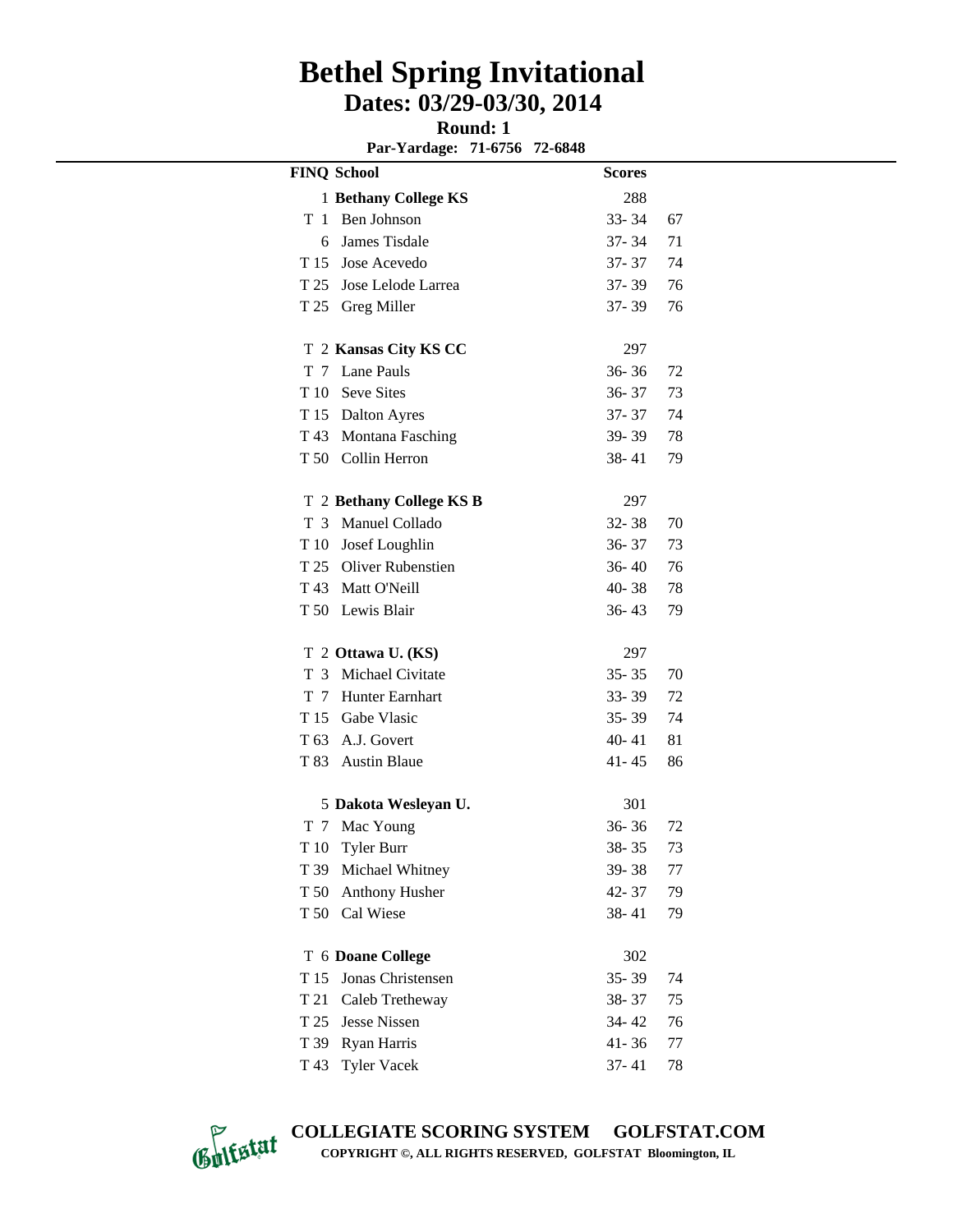**Round: 1** 

**Par-Yardage: 71-6756 72-6848**

| <b>FINQ School</b> |                             | <b>Scores</b> |    |
|--------------------|-----------------------------|---------------|----|
|                    | T 6 Hastings College        | 302           |    |
| T 15               | Cameron Bargell             | $37 - 37$     | 74 |
| T 15               | <b>Ben Vetrovsky</b>        | $37 - 37$     | 74 |
|                    | T 25 Cody Vance             | $38 - 38$     | 76 |
|                    | T 43 Sean Backer            | $39 - 39$     | 78 |
|                    | T 77 Collin Tedesco         | 44-39         | 83 |
|                    | 8 Briar Cliff Univ.         | 305           |    |
|                    | T 10 Jake Buelt             | $37 - 36$     | 73 |
|                    | T 25 Zach Woldruff          | $36 - 40$     | 76 |
|                    | T 43 Josh Baldus            | $41 - 37$     | 78 |
|                    | T 43 Josh Ellanson          | 40-38         | 78 |
| T 91               | Jake Heumiller              | $45 - 43$     | 88 |
|                    | 9 Pittsburg State           | 307           |    |
| T 25               | Jordan Dunham               | 39-37         | 76 |
|                    | T 25 Justice Valdivia       | $39 - 37$     | 76 |
|                    | T 25 Brandon Winfrey        | $39 - 37$     | 76 |
|                    | T 50 Zach Fate              | $41 - 38$     | 79 |
| T 83               | Gable Laforge               | 42-44         | 86 |
|                    | 10 Hastings College B       | 310           |    |
| T 21               | Brendan Johnsen             | $37 - 38$     | 75 |
|                    | T 21 Sam Johnson            | $36 - 39$     | 75 |
|                    | T 50 Blake Bowland          | $39 - 40$     | 79 |
|                    | T 63 Alex Thayer            | 44-37         | 81 |
|                    | T 96 Alex Eisele            | $48 - 42$     | 90 |
|                    | 11 Dakota Wesleyan U.B      | 311           |    |
| T 25               | Tom Hogg                    | $38 - 38$     | 76 |
| T 25               | <b>Brady Besco</b>          | 39-37         | 76 |
| T 39               | <b>Elliott Banks</b>        | $36 - 41$     | 77 |
| T 68               | <b>Broderick Baker</b>      | $41 - 41$     | 82 |
| T 94               | Gabe Dirksen                | $41 - 48$     | 89 |
|                    | 12 Haskell Indian Nat U     | 314           |    |
| T 25               | William Wilson              | 37-39         | 76 |
| T 39               | Josh Little Axe             | 38-39         | 77 |
| T 50               | <b>Clifford Whittington</b> | 39-40         | 79 |
| T 68               | Deryk Speck                 | $40 - 42$     | 82 |
| 103                | Jesse Crespin               | $48 - 51$     | 99 |

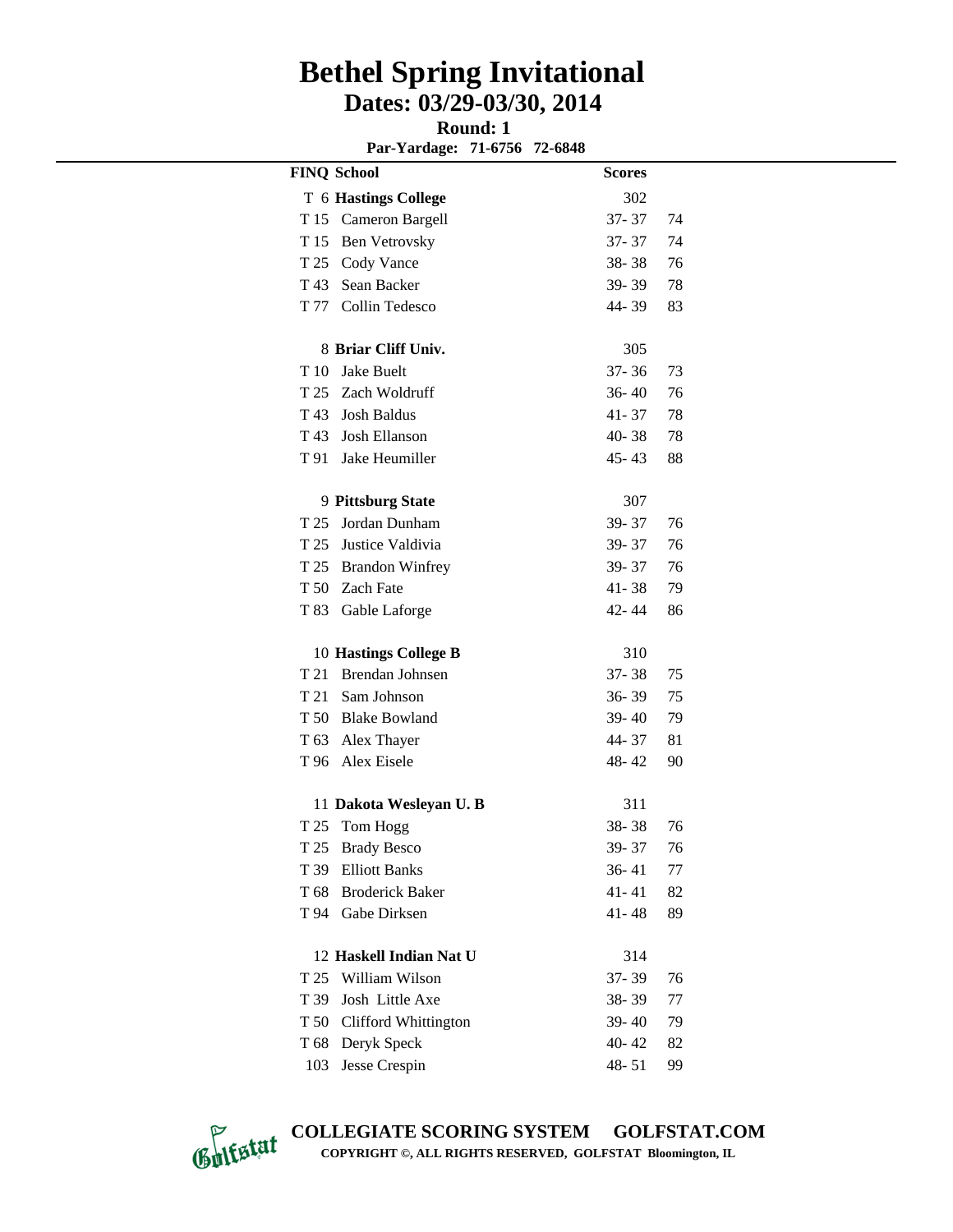**Round: 1** 

**Par-Yardage: 71-6756 72-6848**

| 13 Friends University<br>316                       |    |
|----------------------------------------------------|----|
|                                                    |    |
| Kesten Trebbe<br>34-36<br>T <sub>3</sub>           | 70 |
| 40-38<br>T 43<br><b>Bradlee Perry</b>              | 78 |
| T 63<br><b>Skyler Miner</b><br>$42 - 39$           | 81 |
| <b>Andrew Briggs</b><br>$45 - 42$<br>T 87          | 87 |
| T 96 Andrew Trimble<br>46-44                       | 90 |
| 317<br>14 Kansas Wesleyan U.                       |    |
| 36-39<br>T 21<br>Cody Crabtree                     | 75 |
| <b>Clinton Moore</b><br>T 50<br>39-40              | 79 |
| T 63 Joel Weis<br>$40 - 41$                        | 81 |
| T 68 Tyler Clark<br>38-44                          | 82 |
| T 80<br><b>Tanner Jones</b><br>$42 - 43$           | 85 |
| 15 Allen County CC<br>322                          |    |
| T 25<br><b>Matt Dickey</b><br>$41 - 35$            | 76 |
| $37 - 39$<br>T 25 Chad Alderman                    | 76 |
| T 80 Cory LaFever<br>46-39                         | 85 |
| <b>Billy Noll</b><br>T 80<br>$41 - 44$             | 85 |
|                                                    |    |
| 16 Concordia Univ. (NE)<br>325                     |    |
| T 59<br>$41 - 39$<br><b>Shawn Rodehorst</b>        | 80 |
| T 59<br>Jared Knoepfel<br>$38 - 42$                | 80 |
| Sam Simonson<br>T 63<br>$38 - 43$                  | 81 |
| Sam Defreece<br>79<br>39-45                        | 84 |
| T 83<br><b>Garrett Suchanek</b><br>$41 - 45$       | 86 |
| 17 Bethel College - KS<br>329                      |    |
| Jaden Schmidt<br>T 50<br>$41 - 38$                 | 79 |
| 36-44<br>T 59 Matthew Dewberry                     | 80 |
| T 77<br>$42 - 41$<br>Chris Santoya                 | 83 |
| T 87<br>Ethan Rodenberg<br>42-45                   | 87 |
| T <sub>100</sub><br>Kyle Regier<br>50-44           | 94 |
| <b>18 Central CC- Columbus</b><br>331              |    |
| T 59<br><b>Jaxon Clouse</b><br>39-41               | 80 |
| T 68<br>Matt Otten<br>39-43                        | 82 |
| T <sub>68</sub><br><b>Bennett Staeele</b><br>43-39 | 82 |
| T 87<br><b>Brandon Ballentine</b><br>47-40         | 87 |
| T <sub>100</sub><br>Kolton Wederquist<br>46-48     | 94 |



**COLLEGIATE SCORING SYSTEM GOLFSTAT.COM COPYRIGHT ©, ALL RIGHTS RESERVED, GOLFSTAT Bloomington, IL**